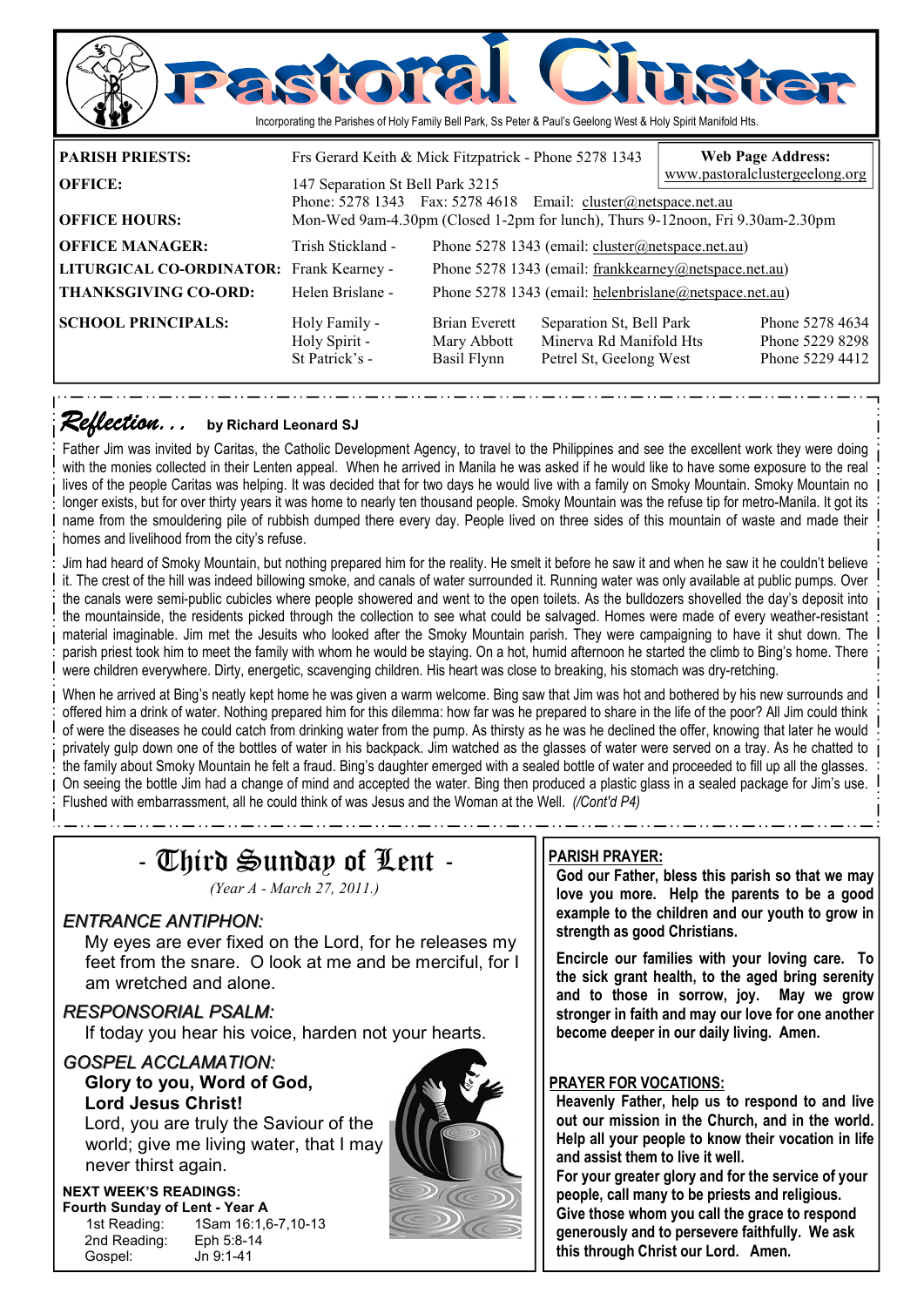## The Pastoral Cluster at Prayer

## WEEKEND MASSES:

*English… 8am and 9.30am (Sunday) 6.00pm Sat 5.00pm Sat 11am - 1st, 3rd & 5th Sundays 11am - 2nd and 4th Sundays* 

## **Holy Family, Bell Park: Holy Spirit, Manifold Hts: Ss Peter & Paul's, Geelong West:**

 *9.30am - Italian Mass at St Patrick's* 

*Croatian… 11.30am (1,3,4,5th Sunday), 12.30pm (2nd Sunday) - Slovenian…11.30am (2nd Sunday)* 

### WEEKDAY MASSES:

**Holy Family:** 9.15am Tues, 9.15am Thurs

**Holy Spirit:** 9.00am Wed, 11am Fri and 9am Sat. *Reconciliation after Saturday Mass* 

**Grace McKellar Centre:** 10.15am - 1st, 3rd, 5th Tues; **Maryville Nursing Home:** 11am Tues; **Multicultural Centre:** 1.30pm - 1st Fri **Vincentian Village:** 3.00pm - Mon

### COMMUNAL PRAYER:

| Mon   | Holy Family Women's Prayer Group   | 10.00am         | <b>Holy Family Community Centre</b> |
|-------|------------------------------------|-----------------|-------------------------------------|
| Tues  | <b>Meditation Group</b>            | 5.30pm          | <b>Holy Family Community Centre</b> |
| Wed   | Prayer of the Church               | Before 9am Mass | <b>Holy Spirit Church</b>           |
| Wed   | Holy Family Women's Prayer Group   | 10.00am         | <b>Holy Family Community Centre</b> |
| Thurs | <b>Italian Prayer Group</b>        | 10.00am         | St Patrick's Chapel                 |
| Fri   | Adoration of the Blessed Sacrament | After 11am Mass | <b>Holy Spirit Church</b>           |
| Fri   | Divine Mercy                       | 3.00pm          | <b>Holy Spirit Church</b>           |
| Sat   | Rosary                             | After 9am Mass  | <b>Holy Spirit Church</b>           |

### **OUR LADY'S STATUE:**

*If anyone would like to have our Lady's Statue or if you could spare an hour a month to help Tina Montalto, ph 5278 9314.* 

## **AS A COMMUNITY WE PRAY FOR:**

**RECENT DEATHS:** Henry Grist, Marilyn Northeast

**ANNIVERSARIES:** Constance & William McCormack, Mary O'Loughlin, Franciska Pockaj, Kristina Strajhar, Amy Glynn, Becky Lunn, Celestina Fernando, Win, Patrick & Mary-Ellen Bohan, Frank & Tony Iskra, Anna Kot

- **BAPTISMS:** Max Beard, Tyler Murphy, Nick, Oliver & Willem Sanders, Marko Dragicevic, Georgia & Maggie Harriott, Emerson Hudson-Collins (P&P)
- **PRAY FOR THE SICK:** Wendy Commons, Margaret Donaghy, Margaret Harris, Maria Law, Mary Smith, Peter Farrar, Doris Boyle, Heidi Maguire, Joseph Escorse, Joan Bellew, Kate Jennings, Florence Williams, Pasha Alden, Nevenka Juraga

## **ROSTER FOR NEXT SUNDAY, APR 3, 2011.**

(1st Sunday of the Month**)** 

### **HOLY FAMILY 8.00AM 9.30AM**

### **HOLY SPIRIT: 6.00PM 11.00AM**

### **Ss PETER & PAUL'S: 5.00PM**

Commentators C O'Brien Readers D O'Brien Special Ministers N Neeld, J Jess **Welcomers** Projectionist

Commentators R Allum T McMahon Lectors A Vanjek C&J Taylor Special Ministers **F Chrimes, J Bartolo, I Vanjek, B McFarlane** G&P Carmody, D Farrar, R&R Zanardo Welcomers **U Guardiano, K McArthur** M&E Hoffman

Commentators Sr Sibberas M Shilling Lectors J O'Neill M Currie Special Ministers **D** Boyle, M Abbott, D Torpy **V** Trinder, M Currie Projectionist B Stocks L Coles

Welcomers **V Logan, P Ryan A Dickson, D King, I Cleary, C Kelynack** A Dickson, D King, I Cleary, C Kelynack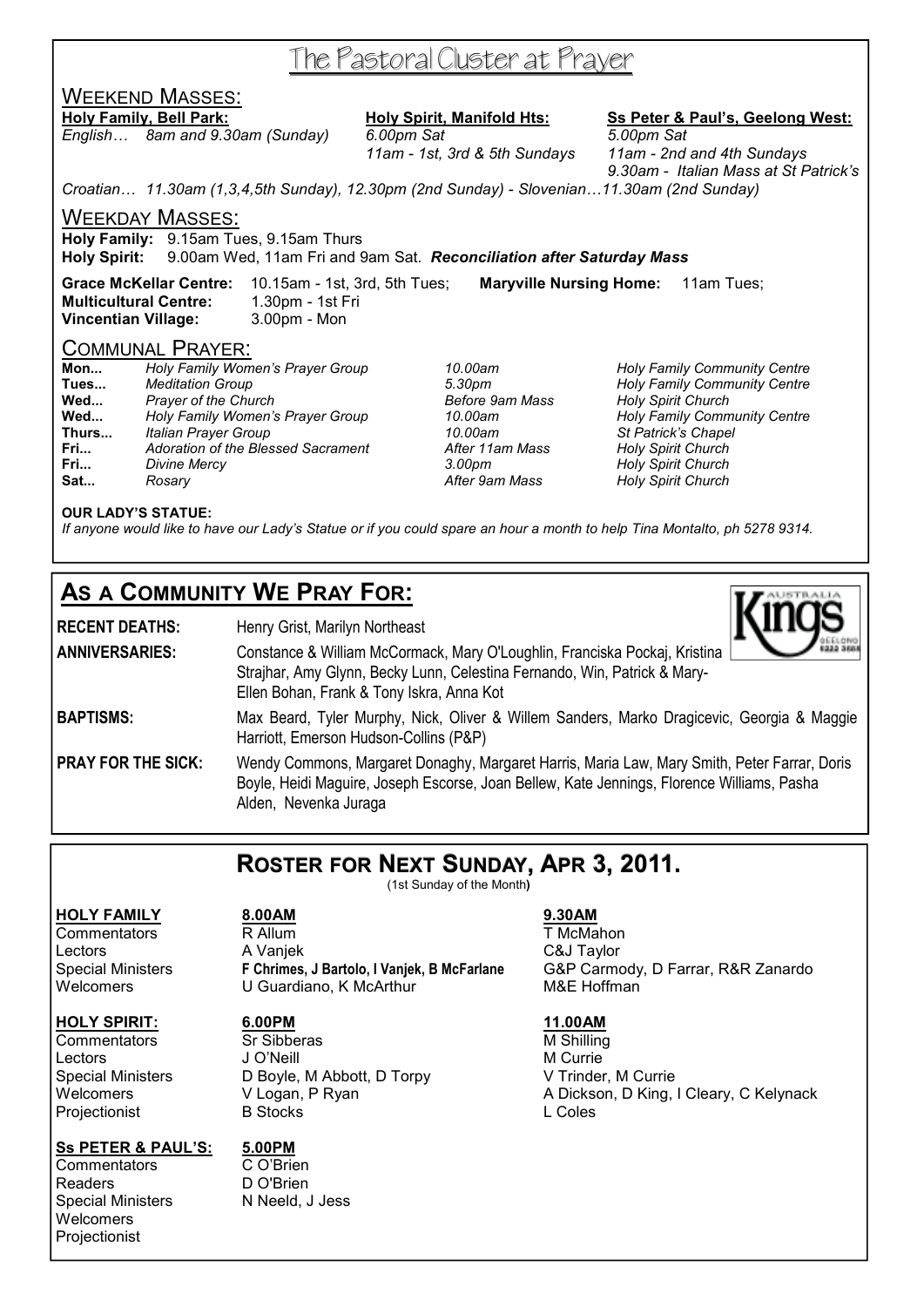## **Cluster News:**



### **THIRD SUNDAY OF LENT -**



Jesus teaches us to open up the possibilities of experiencing and sharing our gifts and knowledge.

In this week's Project Compassion story, we met Rosa, who lives in Bolivia's isolated Yuquí-Yuracaré Indigenous Community Lands.

With Caritas Australia's support, these river communities have come together.

An innovative community tourism project was developed and is starting to generate profit, while asserting their culture and preserving their land. Transformation in the lives of these marginalised communities is assisted by your Project Compassion donation. Please donate today.

In the bulletin this week there is a "Fact Sheet" about the Democratic Republic of Congo produced by Caritas as part of its Project Compassion. The purpose of the "Fact Sheet" is to be a little more aware of the human suffering in the world and hopefully be a little more motivated to be an advocate for justice and poverty alleviation.

### **THE SACRAMENT OF RECONCILIATION - 2ND RITE:**

Please note - in preparation for the Easter Ceremonies there will be (4) 2nd Rite Reconciliation services. The times and venues are outlined below:

| outlined below: | <b>Tuesday April 5</b>    | 7.30pm | <b>Ss Peter &amp; Paul's</b> |  |
|-----------------|---------------------------|--------|------------------------------|--|
|                 | Wednesday April 6         | 7.30pm | <b>Holy Family</b>           |  |
|                 | <b>Thursday April 7</b>   | 7.30pm | <b>Holy Spirit</b>           |  |
|                 | <b>Wednesday April 20</b> | 7.30pm | <b>Holy Family</b>           |  |
| --              |                           |        |                              |  |

The reason for the three earlier sessions is to accommodate the children who will be making their First Reconciliation before the school holidays. These Rites of Reconciliation are open to the whole community and not just the children. The Reconciliation Service will be similar to those we have held in the past, ie based on Tenebrae (a gospel centred reflection on the Passion with the use of light and darkness).

to an one

## Relay for Life - Fr Mick's Mates: **A BIG THANKYOU!**

Firstly, a **BIG THANKYOU** to Fr Gerard for wanting our parishes to be involved in the wider community and instigating the Cluster involvement in Relay for Life under the banner of **Fr Mick's Mates**.

A **BIG THANKYOU** to Trish Stickland, the Captain of Fr Mick's Mates, who did all the initial hard work of all the organization involved registrations, fundraising, liaising with Geelong Relay for Life, setting up etc for the actual day, each year of Relay for Life.

A **BIG THANKYOU** to all the Committee members who have stepped up to own and now run Fr Mick's Mates

- David Lunn, Amy O'Brien, Michael & Anne Scaddan
- ♦ Noreen Haberman, Desma Dougherty
- ♦ Vicki Resciniti, Marg Haines, Bernadette Kline
- ♦ Betty Rice, Margaret Brown

A **BIG THANKYOU** to our three parish schools who have supported the Cluster initiative by a Mini Relay for Life on Friday March 18. All the students did a lap around the oval with me after being informed about Relay for Life and the formation of our team, Fr Mick's Mates.

A **BIG THANKYOU** to all the parishioners who have supported our efforts with finance, encouragement and participation in Relay for Life at Deakin University last Saturday March 19.

Fr Mick's Mates received a cup and certificate for being the team that raised the most money for Relay for Life 2011. Take a bow everyone! (Fr Mick)



### **EASTER MAILOUT WORKING BEE:**

This weekend the invitations will be at the back of the Churches and we ask if people could deliver them. Those invitations remaining at the end of the weekend will be available in the Pastoral Cluster Office and I ask those kind people who have been deliverers if they could come to the Cluster Office to collect the invitations for distribution.

*Thankyou to Trish Stickland who organised and to the many volunteers who came to prepare the Easter Invitations for mail-out. The adage "many hands make light work" was certainly the case. (Fr Gerard)* 

### **Easter mailout delivery:**

Thank you to all the delivery people who have returned invitations to the Parish Office, where houses have been pulled down or families have shifted away. It helps us to keep the parish records up-to-date. *(Helen Brislane)*

### **VISITATION OF THE ARCHBISHOP TO THE PASTORAL CLUSTER:**

I am delighted to announce that the Archbishop is planning a Pastoral visit to the Cluster on **Thursday April 7.** His visitation will include being Principal Celebrant at the 9.15am Mass at Holy Family, meeting with the priests and staff, visitation to the Italian Prayer Group, lunch, Mass at Vincentian Village, afternoon tea at the Pastoral Cluster and concluding with Exposition of the Blessed Sacrament from 4.30 to 5.00pm. A warm welcome to all parishioners to attend the morning Mass, the afternoon tea and Exposition of the Blessed Sacrament. For catering purposes if you wish to attend the afternoon tea, please advise the office on 5278 1343. The Archbishop will be the principal celebrant at the 6pm Mass at Holy Spirit on **Saturday April 9**.